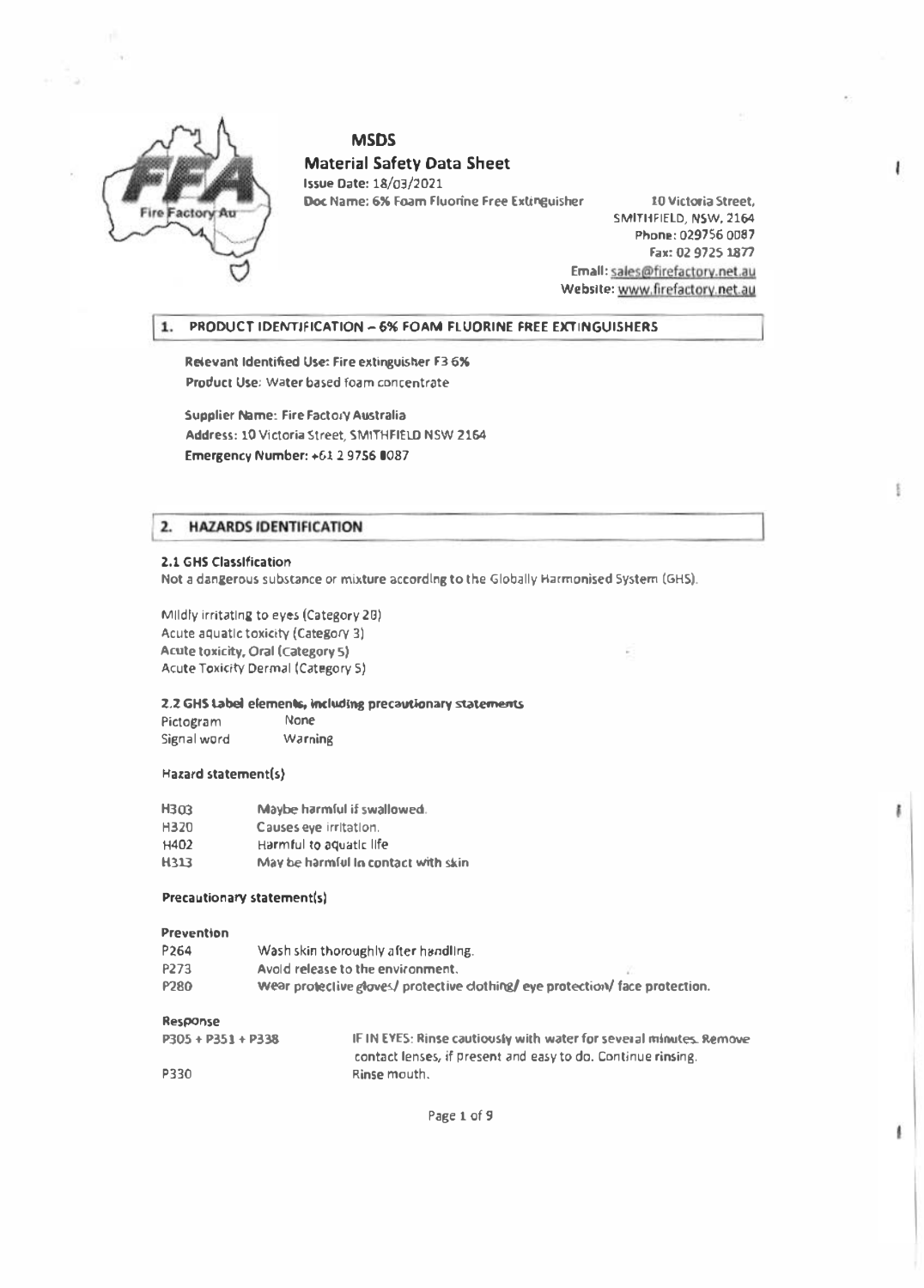| <b>Fire Factory Au</b> | <b>MSDS</b><br><b>Material Safety Data Sheet</b><br>Issue Date: 18/03/2021<br>Doc Name: 6% Foam Fluorine Free Extinguisher | 10 Victoria Street.<br>SMITHFIELD, NSW, 2164<br>Phone: 029756 0087<br>Fax: 02 9725 1877<br>Email: sales@firefactory.net.au<br>Website: www.firefactory.net.au |
|------------------------|----------------------------------------------------------------------------------------------------------------------------|---------------------------------------------------------------------------------------------------------------------------------------------------------------|
| $P337 + P313$          | If eye irritation persists: Get medical advice/attention.                                                                  |                                                                                                                                                               |
| $P370 + P378$          | In case of fire: Use dry sand, dry chemical or alcohol-resistant foam<br>for extinction.                                   |                                                                                                                                                               |
| P391                   | Collect spillage.                                                                                                          |                                                                                                                                                               |
| 2.3 Other hazards      |                                                                                                                            |                                                                                                                                                               |

None

## 3. COMPOSITION/INFORMATION ON INGREDIENTS

#### 3.1 Information on **Composition** lnsredient

Name CAS Proportion Fatty acids, coca, compounds w ith diethanolamine 61790 3 <sup>4</sup>0-5% Triethanolamine Lauryl Suphate 139-96-8 0-5% Sodium Lauryl Ether Sulphate 68585-34-2 0-5% Dielhylene glycol mono butyl ether 112-34-5 5-10% Alkyl polyglucosides - C8-C10 68515-73-1 6-5%<br>
Sodium (C14-16) olefin sulfonate 68-039-57-6 0-5% I  $\frac{1}{2}$  $\overline{\phantom{a}}$ Sodium (C14-16) olefin sulfonate<br>Water 68439.57-6 Water 2012 7732-18-5 70-85%  $\mathbf{v}$  aver .  $\mathbf{v}$  .  $\mathbf{v}$  .  $\mathbf{v}$  .  $\mathbf{v}$ 

Are fighting foam based on water soluble detergents

I

I

ŧ

• I

# 14. FIRST AID MEASURES

#### 4.1 Description of first aid measures

#### If inhaled:

Remove promptly to fresh alr.lf respiratory irritation, dizziness, nausea unconsciousness occurs, seek immediate medical attention. Treat unconsclousness by placing the person in the comaposition. Apply arllfidal respiration if breathing stops

#### In case of skin contact:

Wash off with soap and plenty of water. Seek medical attention if irritation persists.

#### In case of eye contact:

Flush eye with water for a minimum of lS minutes. keep movins the eyes to ensure complete flushing. Seek Medical attention promptly if irritation persists or loss of vision occurs.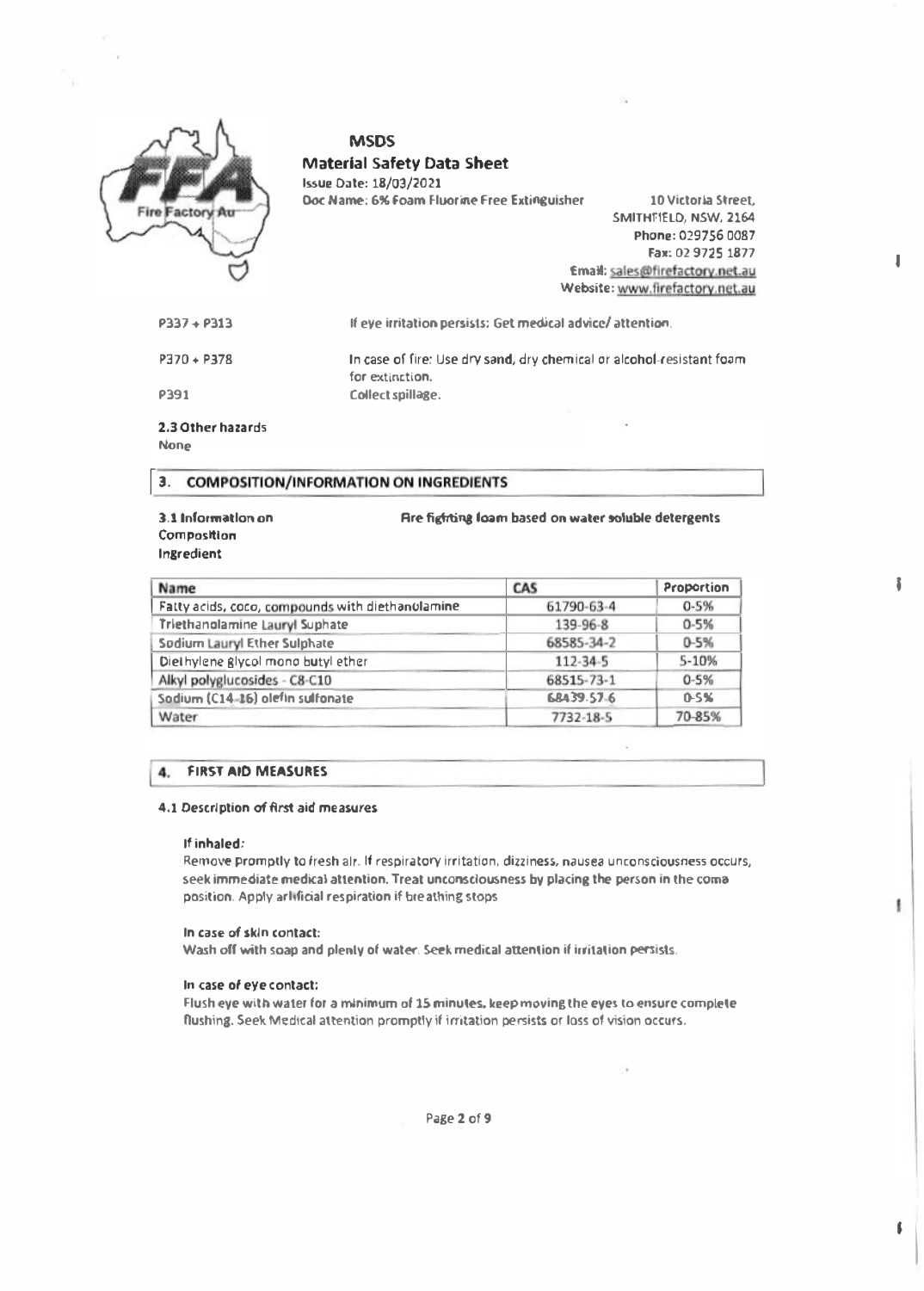

## **MSDS** Material Safety Data Sheet Issue Date: 18/03/2021

Doc Name: 6% Foam Fluorine Free Extinguisher 10 Victoria Street,

SMITHFIELD, NSW, 2154 Phone: 029756 0087 Fax: 02 9725 1877 Email: sales@firefactory.net.au Website: www.firefactory.net.au

I

I

#### If swallowed:

Never give anything by mouth to an unconscious person. Rinse mouth with water and if conscious, dilute stomach contents by giving large amounts of Water. Seek medical attention. Do not attempt to induce vomiting or give anything by mouth to an unconscious person. Resuscitate if the subject has stopped breathing.

#### 4.2 Most important symptoms and effects, both acute and delayed

The most important known symptoms and effects are described in the labelling (see section 2.2) and/or in section 11

4.3 Indication of any immediate medical attention and special treatment needed no data available

#### 5. **FIRE FIGHTING MEASURES**

#### 5.1 Extinguishing media

Use water fog (or if unavailable. fine water spray), dry chemical, carbon dioxide or foam.

## 5.2 Special hazards arising from the substance or mixture

Burning can produce carbon monoxide and/or carbon dioxide.

#### 5.3 Advice for firefighters

Use water to cool exposed containers. rf safe to do so, remove containers from path of fire. For major fires or where atmosphere Is Oxygen deficient or contains unacceptable levels of <sup>c</sup>ombustion products, firefighters must wear self-contained breathing apparatus with full-face mask and protective clothing. Prevent spillage from entering drains or water courses

#### 5.4 Further information

no data available

## 6. ACCIDENTAL RELEASE MEASURES

#### 6.1 Personal precautions, protective equipment and emergency procedures:

Avoid breathing vapours, mist or gas. For personal protection see section 8.

#### 6.2 Environmental precautions:

Do not let product enter drains.

#### 6.3 Methods materials for containment and cleaning up:

Contain and recover product when possible. Collect product In an appropriate container and place in a chemical waste container. Collected empty containers can be disposed of through local council waste removal services.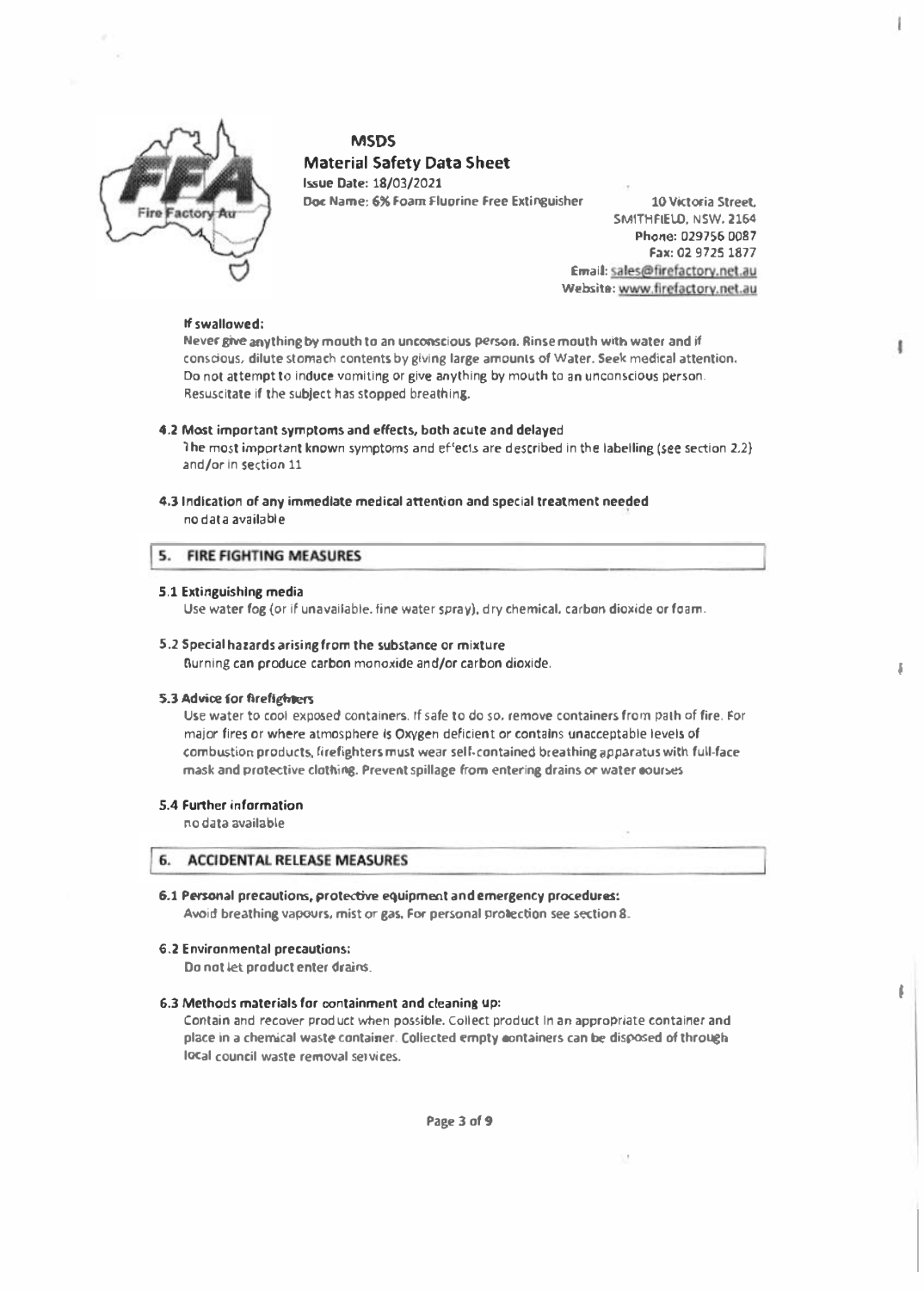

## **MSDS Material Safety Data Sheet**

**Issue Date: 18/03/2021** Doc Name: 6% Foam Fluorine Free Extinguisher

10 Watoria Street. SMITHFIELD, NSW, 2164 Phone: 029756 0087 Fax: 02 9725 1877 Emall: sales@firefactory.net.au Website: www.firefactory.net.au t

ł

8

j

6.4 Reference to other sections: For disposal see section 13.

7. HANDLING AND STORAGE

### 7.1 Precautions for safe handling:

Protect against physical damage. Make certain the containers are well sealed when not in use.

#### 7.2 Conditions for safe storage, Induding Incompatibilities:

Store in a cool, dry well ventilated location. Keep containers closed at all times. Not to be stored with explosives, flammable gases in bulk, poisonous gasses, spontaneously combustible Substances, oxidizing agents, organic peroxides or radioactive substances.

#### 7.3 Specific end uses:

Apart from the use mentioned in section 1.3 no other specific.

#### 7.4 Reference to other sections:

Not Applic ble.

#### 8. **EXPOSURE CONTROLS, PERSONAL PROTECTION**

#### **8.1 Control parameters:**

#### **National Exposure Standards**

| <b>Standard Name</b>               | Cas No     | TWA<br>(ppm) | Source                                        |
|------------------------------------|------------|--------------|-----------------------------------------------|
| Diethylene glycol mono butyl ether | 34590-94-8 | 10           | US, ACGIH Threshold<br>Limit Values (03 2013) |

Absorption through the skin may be a significant source of exposure **Sk** 

No Exposure Standards have been a signed by the National Occupational Health and Safety Commission for other components of this product at the use levels.

#### **B.2 Exposure controls:**

Appropriate engineering controls. General industrial hygiene practice.

#### **Respiratory protection:**

Respiratory protection is not required for the diluted product or when handling concentrate, if necessary use respirators and components tested and approved under appropriate government standards such as NIOSH (US) or CEN (EU).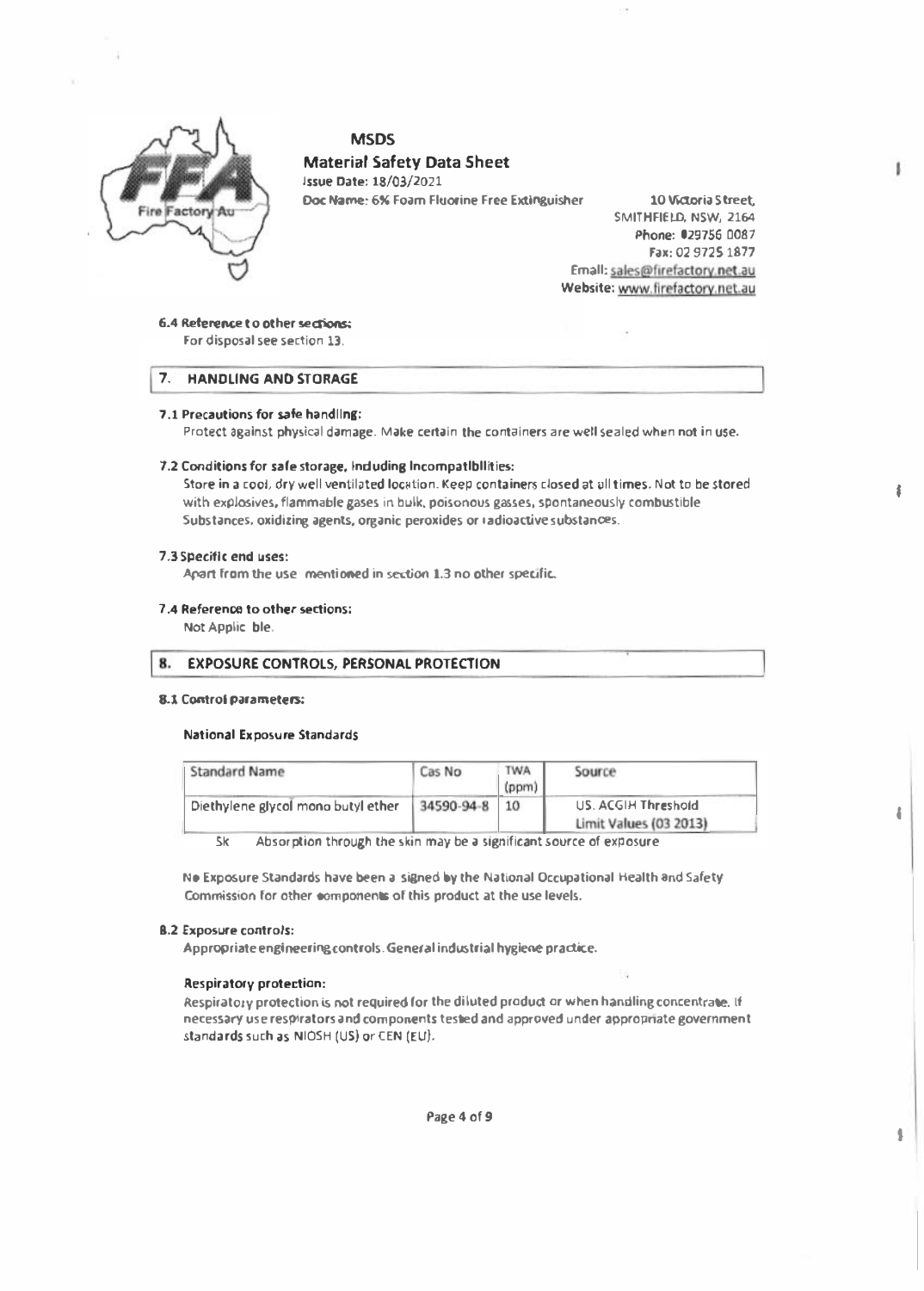

#### MSDS

## Material Safety Data Sheet

Issue Date: JS/03/2021 Doc Name: 6% Foam Fluorine Free Extinguisher 10 Victoria Street,

SMITHFIELO, NSW, 2164 Phone: 029756 0087 Fax: 02 9725 1877 Emall:: sales@ftrefactorv.net-au Webshe: www.firefactory.net.au

#### Skin Protection:

Handle with gloves. Gloves must be Inspected prior to use. Use proper glove removal technique (without touching glove's outer surface) to avoid skin contact with this product. Dispose of contaminated gloves after use in accordance with applicable laws and good laboratory practices. Wash and dry hands.

Protective gloves

#### Body Protection:

Choose body protection in relation to its type, to the concentration and amount of dangerous substances, and to the specific work-place. The type of protective equipment must be selected according to the concentration and amount of the dangerous substance at the specific workplace.

#### Eye/face protection:

Use equipment for eye protection tested and approved under appropriate government standards such as NIOSH (US) or EN 166(EU).

#### Other protective equipment: None

#### 9. PHYSICAL AND CHEMICAL PROPERTIES

#### 9.1 Information on basic physical and chemical properties:

| Appearance<br><b>Odour</b>  | Clear water white to light yellow medium viscosity liquid<br>slight glycol |
|-----------------------------|----------------------------------------------------------------------------|
| <b>Boiling Point</b>        | 1000C                                                                      |
| Solubility In Water         | completely soluble                                                         |
| Specific Gravity            | $1.026 \ @ 20.00$                                                          |
| $(H2O = 1)$                 |                                                                            |
| <b>Physical State</b>       | Liquid.                                                                    |
| pH                          | 7.5 @ 20 OC                                                                |
| <b>Flash Point</b>          | Non flammable                                                              |
| <b>Flammability</b>         | Non flammable                                                              |
| <b>Flammable Limits LEL</b> | Non flammable                                                              |
| <b>Flammable Limits UEL</b> | Non flammable                                                              |
|                             |                                                                            |

## 10. STABILITY AND REACTIVITY

#### 10.1 Reactivity:

no data available

## 10.2 Chemical stability:

Stable under recommended storage conditions.

Page 5 of 9

I

I

 $\mathbf{f}$ 

I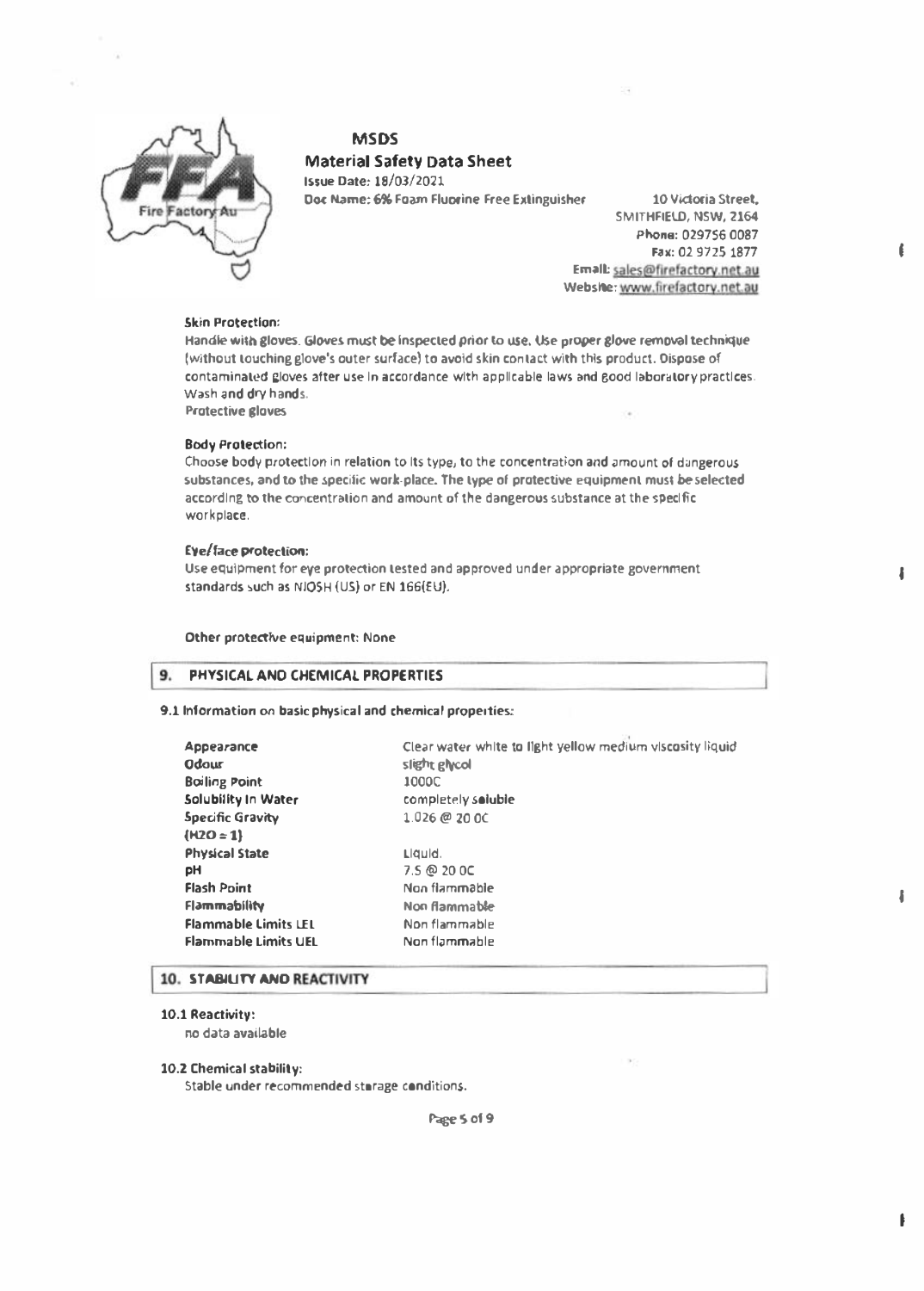

## **MSDS**

**Material Safety Data Sheet Issue Date: 18/03/2021** 

Doc Name: 6% Foam Fluorine Free Extinguisher

10 Victoria Street. SMITHFIELD, NSW, 2164 Phone: 029756 0087 Fax: 02 9725 1877 Email: sales@firefactory.net.au Website: www.firefactory.net.au 1

€

 $\mathbf{I}$ 

10.3 Possibility of hazardous reactions: no data available

10.4 Conditions to avoid

no data available

10.5 Incompatible materials **Strong oxidizing agents** 

#### 10.6 Hazardous decomposition products

no data available. In the event of fire: see section 5

## 11. TOXICOLOGICAL INFORMATION

#### 11.1 Information on toxicological effects

#### **Acute toxicity**

no data available. Not a likely source of exposure, however, moderate quantities of concentrate may cause irritation. Potential symptoms include nausea, diarrhoea, abdominal pain and vomiting

#### Inhalation:

no data available no data available. Ingredients are considered non-hazardous when used as directed

#### Skin corroslon/irritation

#### no data available.

May cause skin irritation if prolonged contact with the concentrate occurs, which can result in redness, itchiness, swelling and possibly lead to dermatitis. Continual exposure to dilwte solutions will couse loss of natural skin oils, and drying of skin

#### Serious eve damage/eye isritation

no data available. The concentrate is considered an eye irritant. May cause eye soreness.

#### Respiratory or skin sensitisation

no data available

#### **Germ call mutagenicity**

no data available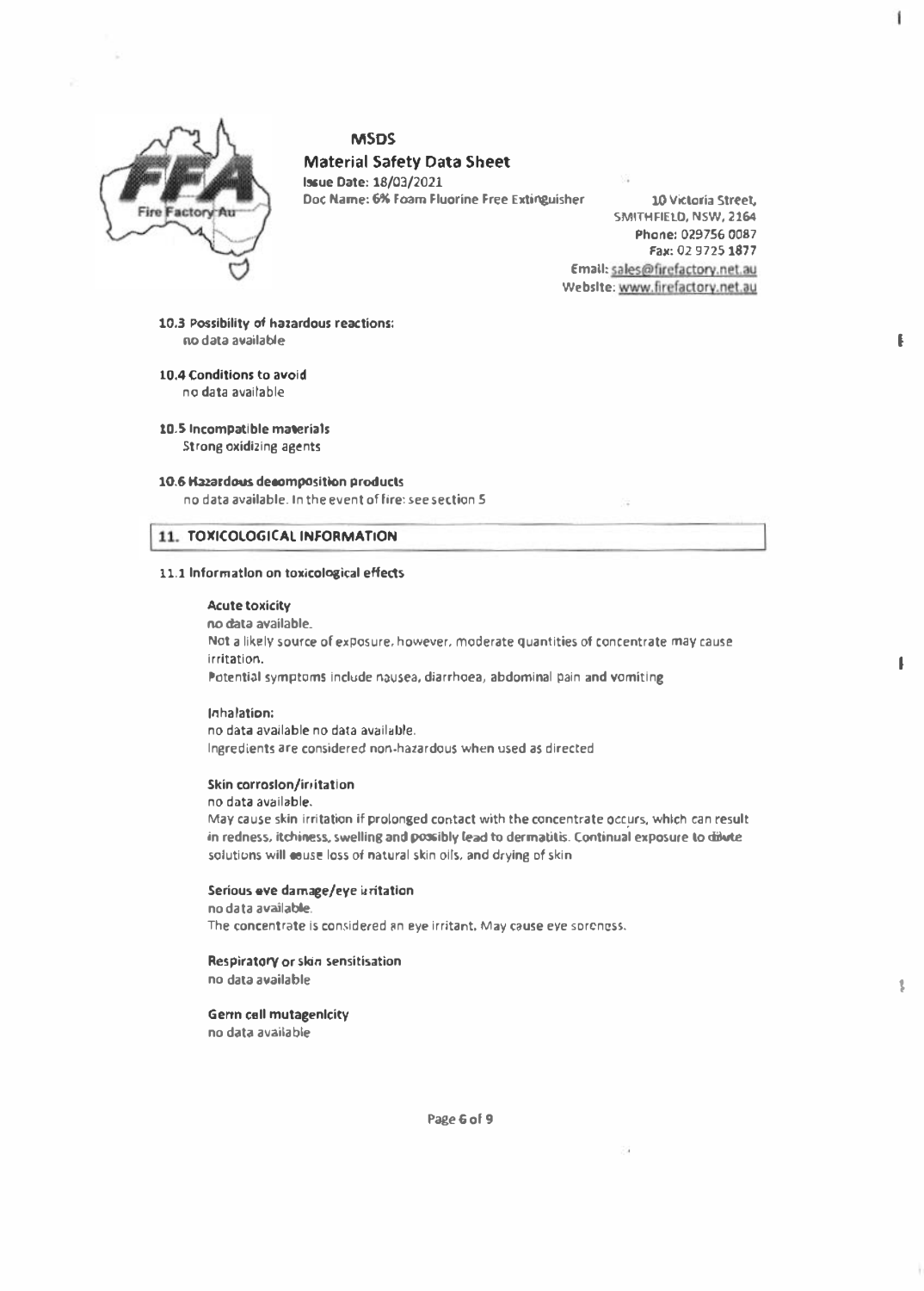

## **MSDS Material Safety Data Sheet**

**Issue Date: 18/03/2021** Doc Name: 6% Foam Fluorine Free Extinguisher

10 Victoria Street, SMITHFIELD, NSW, 2164 Phone: 029756 0087 Fax: 02 9725 1877 Email: sales@firefactory.net.au Website: www.firefactory.net.au

 $\mathbf{I}$ 

 $\overline{\mathbf{I}}$ 

#### Cardnogenicity

IARC: No component of this product present at levels greater than or equal to 0.1% is identified as probable, possible or confirmed human carcinogen by IARC.

**Reproductive toxicity** nio data available

Specific target organ toxicity - single exposure no data available

Specific target organ toxicity - repeated exposure no data available

**Aspiration hazard** no data available

#### **Additional Information**

RTECS: Not available. To the best of our knowledge, the chemical, physical, and toxicological propertles have not been thoroughly investigated.

## 12. ECOLOGICAL INFORMATION

#### 12.1 Toxicity

No Data Available.

Harmful to aquatic life when diluted and in concentrate form. Not harmful to birdlife.

#### 12.2 Persistence and degradability

No Data Available

12.3 Blo accumulative potential

No Data Available

12.4 Mobility In soll

No Data Available

#### 12.5 Results of PBT and vPvB assessment

PBT/vPv8 assessment not available as chemical safety assessment not required/not conducted.

12.6 Other adverse effect

No Data Available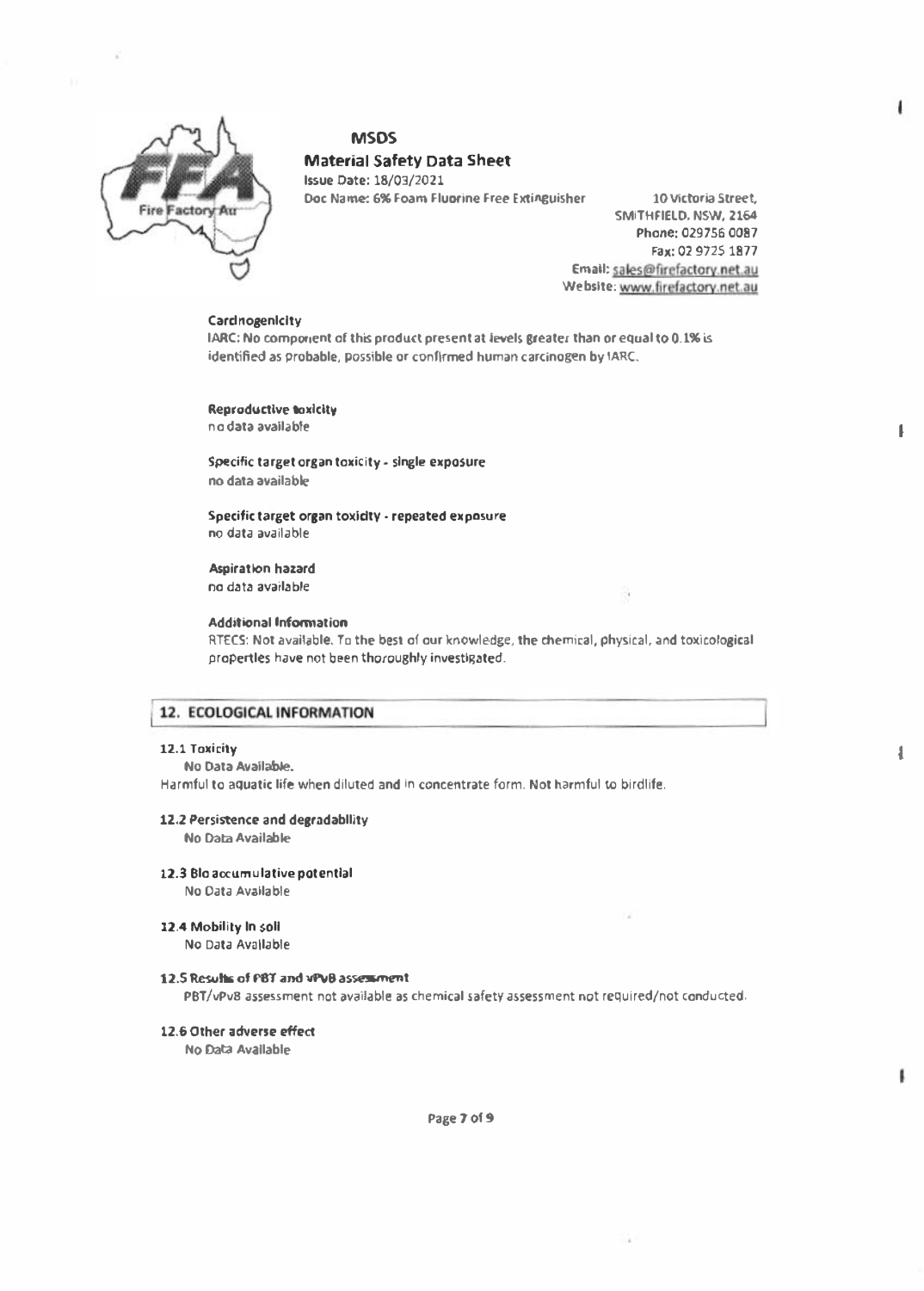

#### MSOS

## Material Safety Data Sheet

Issue Date: 18/03/2021 Doc Name: 6% Foam Fluorine Free Extinguisher 10 Victoria Street.

SMITHFIELO, NSW, 2164 Phone: 029756 0087 Fax: 02 9725 1877 Email: sales@firefactory.net.au Website: www.firefactory.net.au **J** 

ł.

I

## 13. DISPOSAL CONSIDERATIONS

#### 13.1 Waste treatment methods

#### **Product**

Collect residue for recovery, recycling or as a waste material. Product must not be disposed of to the sewerage system, drains or waterways.

#### Contaminated packaging

Dispose of container and unused contents In accordance with federal, state and local requirements.

Empty container and lid can be recycled as per local council waste recycling regulations.

| 14. TRANSPORT INFORMATION          |                     |
|------------------------------------|---------------------|
| 14.1 UN number:                    | Not Applicable      |
| 14.2 UN proper shipping name       | Not dangerous goods |
| 14.3 Transport hazard class(es):   | Not Applicable      |
| 14.4 Packaging group:              | ×<br>Not Applicable |
| 14.5 Environmental hazards:        | Not Applicable      |
| 14.6 Special precautions for user: | No data available   |

#### **15. REGULATORY INFORMATION**

15.1 Safety, health and environmental regulations/legislation specific for the substance or mixture

Standard for the Uniform Scheduling of Medicines and Poisons No data available

Garcinogen classification under WHS Regulation 2011, Schedule 10 Not listed

#### Notification status

AICS: On the inventory, or in compliance with the inventory DSL: All components of this product are on the Canadian DSL ENCS: On the inventory, or in compliance with the inventory NZIOC: On the inventory, or in compliance with the inventory

Page 8 of 9